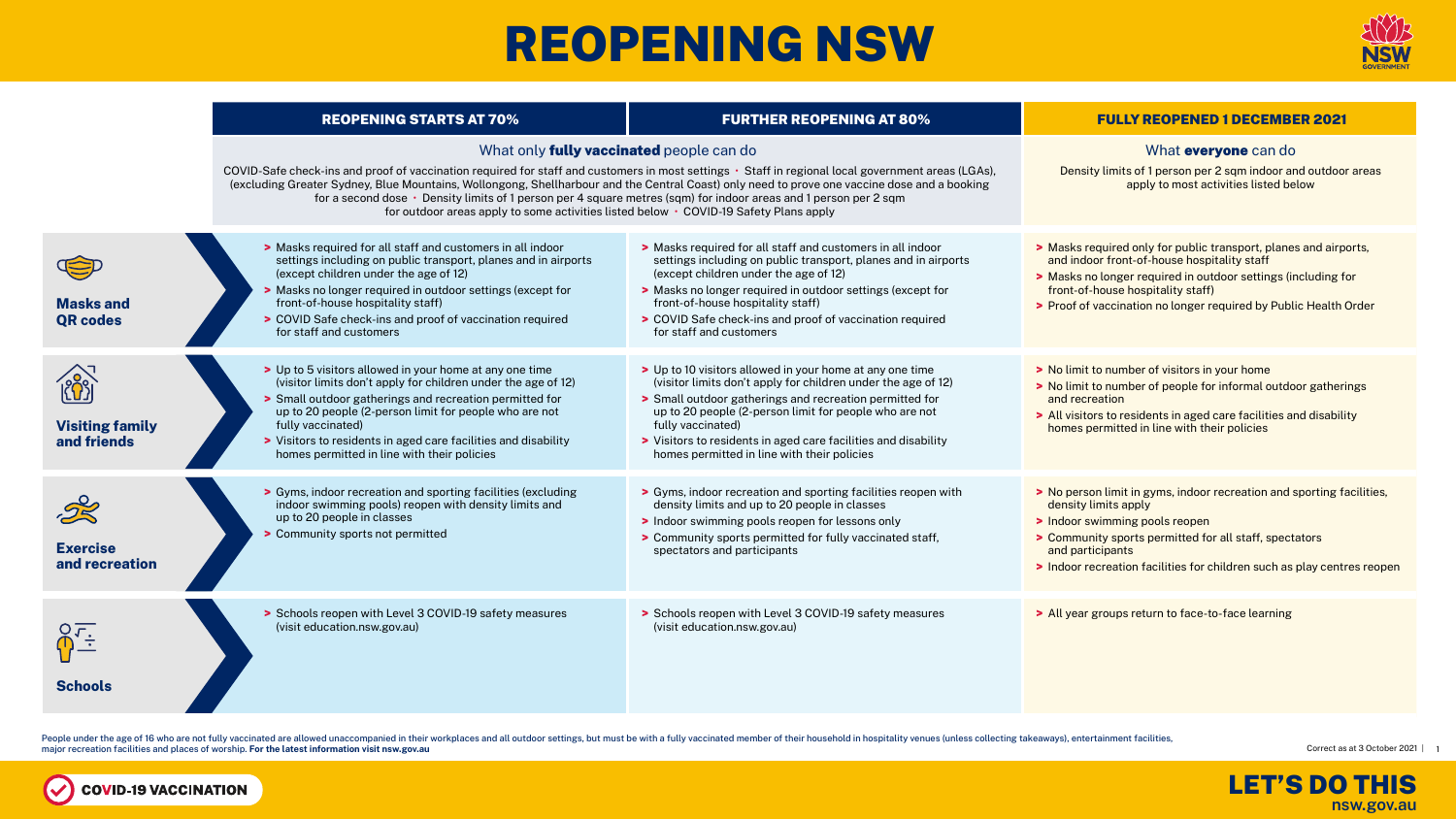## REOPENING NSW

#### REOPENING STARTS AT 70%

#### What only **fully vaccinated** peop







People under the age of 16 who are not fully vaccinated are allowed unaccompanied in their workplaces and all outdoor settings, but must be with a fully vaccinated member of their household in hospitality venues (unless co major recreation facilities and places of worship. **For the latest information visit nsw.gov.au**

**COVID-19 VACCINATION** 

V



| <b>Shopping and</b><br>personal services | > Non-critical retail reopens with density limits (people who<br>are not fully vaccinated can only access non-critical retail<br>via Click & Collect)<br>> Personal services (including hairdressers, spas, beauty and nail<br>salons, tattoo and massage parlours) reopen with density limits<br>for up to 5 clients                       | $>$ Non- $\alpha$<br>are no<br>via Cl<br>$>$ No pe<br>beaut<br>densi<br>$\blacktriangleright$ Intima<br>servio |
|------------------------------------------|---------------------------------------------------------------------------------------------------------------------------------------------------------------------------------------------------------------------------------------------------------------------------------------------------------------------------------------------|----------------------------------------------------------------------------------------------------------------|
| <b>Restaurants</b><br>and hospitality    | > Hospitality reopens with density limit for up to 20 people per<br>booking (takeaway only for people who are not fully vaccinated)<br>> No singing indoors<br>> Drinking indoors must be seated, but drinking outdoors may<br>be seated or standing<br>> Dancing permitted outdoors, dancing indoors not permitted<br>(except at weddings) | $>$ No pe<br>(take<br>> No sir<br>> Danci<br>> Drink                                                           |
| <b>Constructions</b><br>and renovations  | > Construction sites returned to maximum daily workforce<br>numbers on 27 September<br>> Occupied construction reopens (including cleaning, maintenance,<br>renovations to buildings and other indoor trade works)                                                                                                                          | > Const<br>on $27$<br>$\geq$ Occu<br>maint<br>trade                                                            |
| <b>Working</b><br>from home              | > Employers allow staff to continue to work from home,<br>if reasonably practicable<br>> Employers require staff who are not fully vaccinated<br>to work from home, if reasonably practicable                                                                                                                                               | $\sum$ Emple<br>if rea<br>$\blacktriangleright$ Emple<br>to wo                                                 |

| <b>FURTHER REOPENING AT 80%</b>                                                                                                                                                                                                                                                                                                                                                                                                                         | <b>FULLY REOPENED 1 DECEMBER 2021</b>                                                                                                                                                                                                                                                                                                                     |
|---------------------------------------------------------------------------------------------------------------------------------------------------------------------------------------------------------------------------------------------------------------------------------------------------------------------------------------------------------------------------------------------------------------------------------------------------------|-----------------------------------------------------------------------------------------------------------------------------------------------------------------------------------------------------------------------------------------------------------------------------------------------------------------------------------------------------------|
| ed people can do:                                                                                                                                                                                                                                                                                                                                                                                                                                       | What <b>everyone</b> can do                                                                                                                                                                                                                                                                                                                               |
| > Non-critical retail reopens with density limits (people who<br>are not fully vaccinated can only access non-critical retail<br>via Click & Collect)<br>> No person limit for personal services (including hairdressers, spas,<br>beauty and nail salons, tattoo and massage parlours) reopen with<br>density limits<br>Intimate services (including strip clubs, sex on premises and sex<br>services) reopen with density limits of 1 person per 4sqm | > Non-critical retail reopens to all, density limits apply<br>> No person limit for personal services (including hairdressers, spas,<br>beauty and nail salons, tattoo and massage parlours), density<br>limits apply<br>> Intimate services (including strip clubs, sex on premises and sex<br>services) reopen with density limits of 1 person per 4sqm |
| > No person limit in hospitality settings, density limits apply<br>(takeaway only for people who are not fully vaccinated)<br>> No singing indoors<br>> Dancing is permitted indoors and outdoors<br>> Drinking indoors and outdoors may be seated or standing                                                                                                                                                                                          | > No person limit in hospitality settings, density limits apply<br>> Singing and dancing is permitted indoors and outdoors<br>> Drinking indoors and outdoors may be seated or standing                                                                                                                                                                   |
| > Construction sites returned to maximum daily workforce numbers<br>on 27 September<br>> Occupied construction reopens (including cleaning,<br>maintenance, renovations to buildings and other indoor<br>trade works)                                                                                                                                                                                                                                   | > Construction sites returned to maximum daily workforce numbers<br>on 27 September<br>> Occupied construction reopens (including cleaning,<br>maintenance, renovations to buildings and other indoor<br>trade works)                                                                                                                                     |
| > Employers allow staff to continue to work from home,<br>if reasonably practicable<br>> Employers require staff who are not fully vaccinated<br>to work from home, if reasonably practicable                                                                                                                                                                                                                                                           | > Employers allow staff to work from home at their discretion                                                                                                                                                                                                                                                                                             |